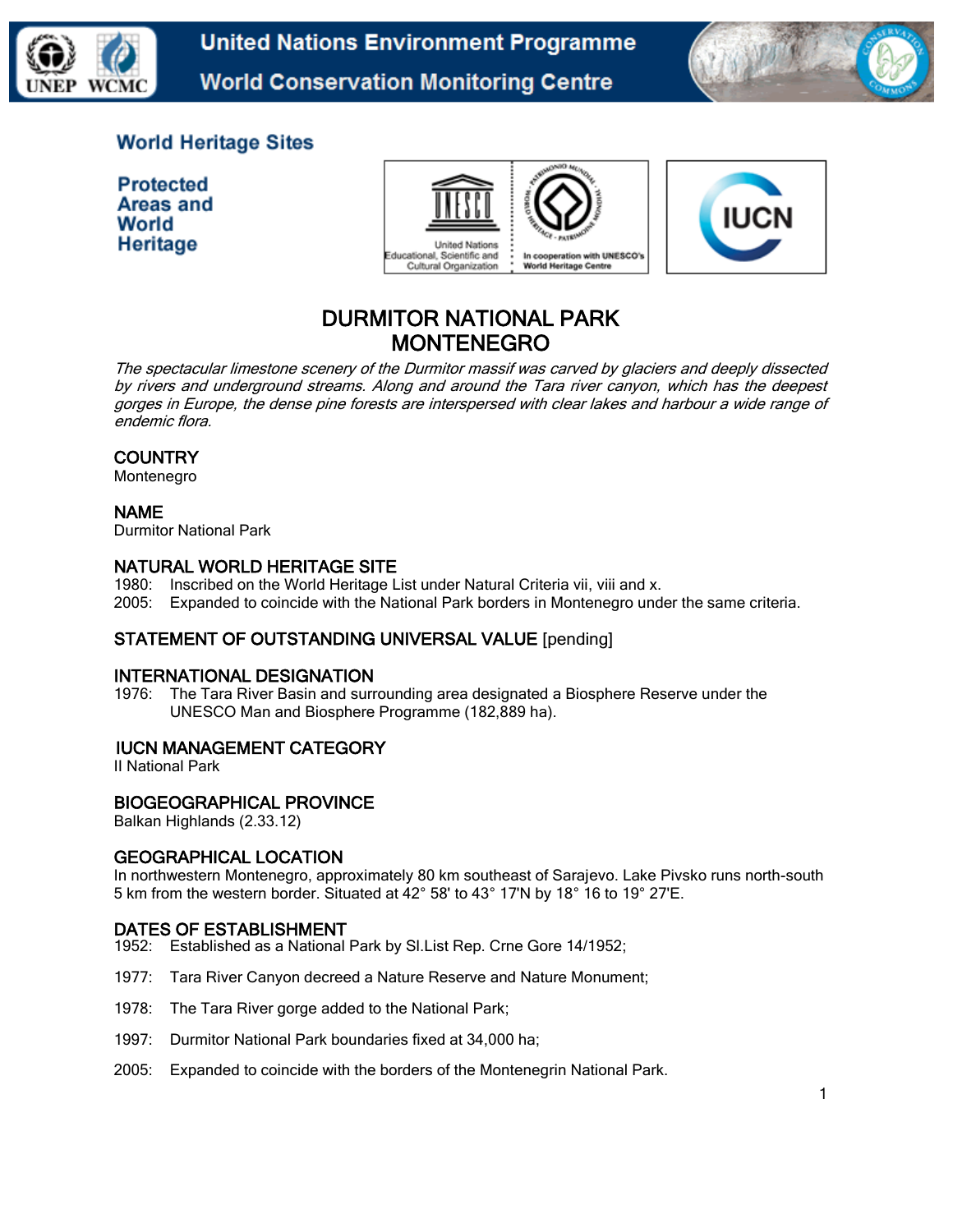#### LAND TENURE

State ownership. Administered by the National Parks Authority of the Ministry of Environmental Protection and Physical Planning. The large Tara River Basin Biosphere Reserve surrounds the Park.

## AREA

32,100 ha

## ALTITUDE

±450m to 2,522m (Mt. Bobotov Kuk).

## PHYSICAL FEATURES

Durmitor National Park lies high in the southeastern Dinaric Alps near the watershed between its Mediterranean and Danube basin drainages. It ranges in altitude from about 450m to 2,522m and comprises the Mount Durmitor massif with 50 peaks above 2,000m, and the Tara River gorge. Because of its location and altitudinal range, the Park has both Mediterranean and alpine microclimates, resulting in an exceptional range of species. The dominant geological features are very thick, often savagely contorted, limestone formations of the middle and upper Triassic, upper Jurassic and upper Cretaceous, notably the Durmitorean flysch, though more recent rocks are also present. The peaks of the massif have been glaciated and there remains an ancient ice grotto. The 18 glacial lakes among the alpine pastures of the Durmitor and the canyons of the Tara, Piva, Susica and Komarnica rivers were formed during the Quaternary period, following a period of sudden thaw and the formation of glaciers on the Durmitor and neighbouring mountains. There are numerous examples of weathering, rock forms and land features characteristic of karstic, fluvial and glacial erosion.

The waters of the largest lake, Black Lake (Crno jezero), feed two separate river basins: the River Tara, and, underground through the Durmitor massif, the River Piva which was dammed in 1975. Both rivers drain into the Drina and Sava tributaries of the Danube. Some of the lakes drain into subterranean swallow-holes, and Montenegro's deepest cave is under Durmitor (897m deep). The pure clear waters of the River Tara, one of the last wild rivers in the Balkans, flow for 60 km through a gorge 1,300m deep, the deepest in Europe. The sheer sides have caves and fantastic rock formations and where less steep are clothed in dense pine forests with a notable diversity of habitats and flora.

## CLIMATE

The climate ranges with altitude from inland Mediterranean in the valleys to cool temperate on the plateau. The average minimum annual temperature at Zabljak (1,465m) is 5°C in winter, the average maximum in summer is 14°C, but on the plateau these averages are –8°C, rising to 8°C. Annual precipitation in central Montenegro averages 1,750mm, falling as snow on the mountains, where there are 150 days of snow in the mountains above the ski resort of Zabljak. In high places it lies year round Summitpost, 2005).

#### **VEGETATION**

A flora of 700 species is recorded. Vegetation zones range from deciduous valley forests, Mediterranean conifer forests, sub-alpine Fagetum subalpinum and Pinetum mughi forests, subalpine heath and peat bogs to alpine meadows. The dominant species include Scots pine Pinus sylvestris, Norway pine P. resinosa, mugo pine P.mugo, silver fir Abies alba, beech Fagus sylvatica, occasional birch Betula alba, juniper Juniperus communis and Bosnian pine Pinus heldreichii. The Park contains one of the last virgin forests of very old, tall black pine Pinus nigra ssp.illyrica in Europe, on soils that would usually develop beech woodland. The Park also supports a rich karstic and calcareous grassland flora with many rare and endemic species including Verbascum durmitoreum, Gentiana levicalix, Edraianthus glisicii, E.sutjeskae, Valeriana braun-blanquetii, Daphne malyiana, Carum velenovskyi, Saxifraga prenja, Trifolium durmitoreum, Oxytropis dinarica, Silene graminea, Plantago durmitorea and Viola zoysii. There are 37 taxa endemic to the area and 6 specific to Durmitor.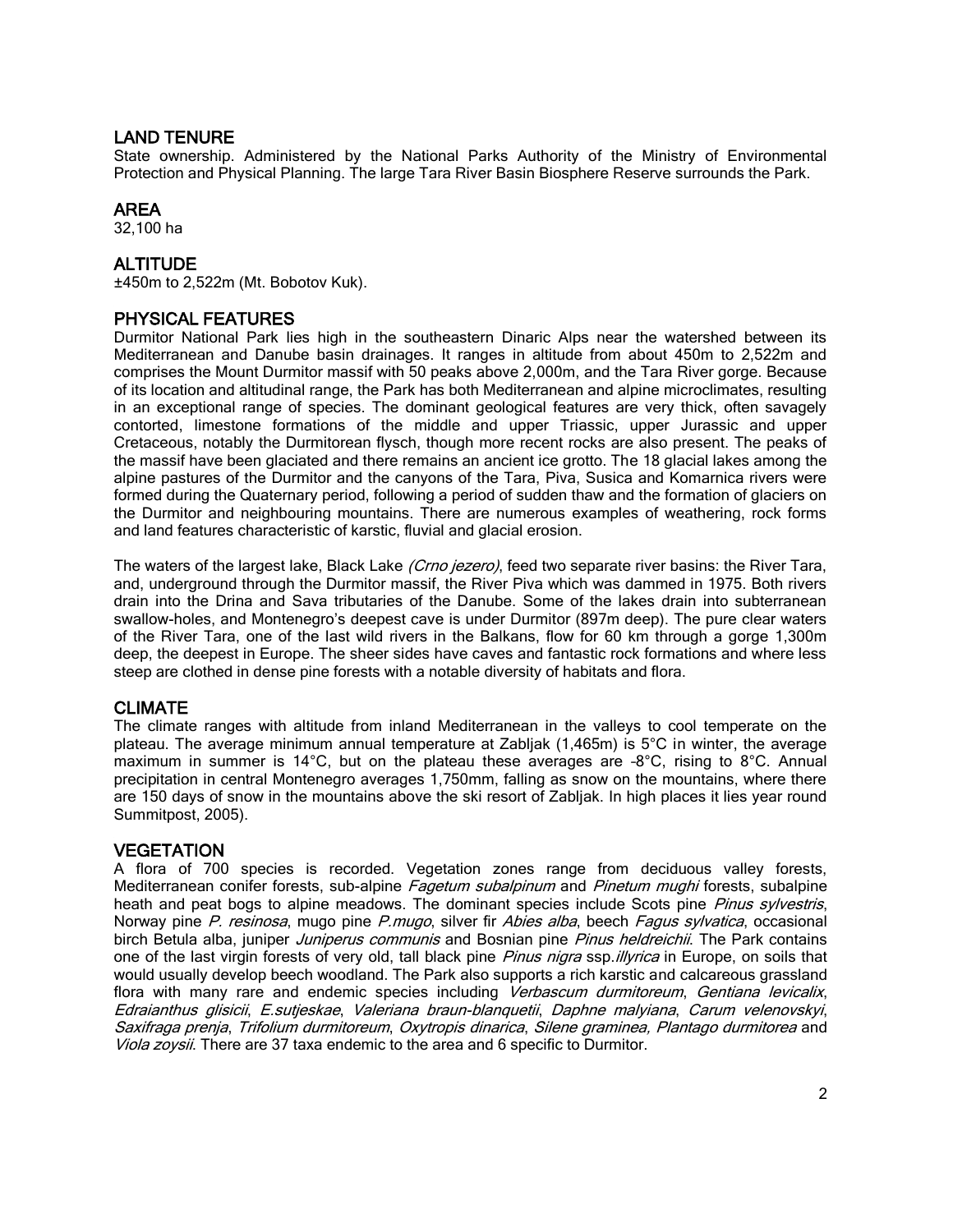## FAUNA

300 species of animals are recorded which includes a high number of invertebrates. Forest mammals include brown bear *Ursus arctos*, grey wolf Canis lupus, Eurasian otter Lutra lutra, wild boar Sus scrofa, wild cat Felis silvestris and northern chamois Rupicapra rupicapra. 130 species of birds are noted by Birdlife International (2005) including golden eagle Aquila chrysaetos, short-toed snake-eagle Circaetus gallicus, peregrine Falco peregrinus, honey buzzard Pernis apivorus and rock partridge Alectoris graeca. Capercaillie Tetrao urogallus and black grouse Lyrurus tetrix are also claimed to be present. The Tara and its tributaries, as well as the lakes, contain a large number of salmonidae including Danube salmon *Hucho hucho* (EN), sea trout *Salmo trutta fario,* brook trout *Salvelinus fontinalis*, and grayling Thymalus thymalus.

## CONSERVATION VALUE

Durmitor National Park has spectacular glaciated karst scenery and the deepest gorges in Europe, along the Tara River Canyon. Its pine forests interspersed with clear lakes harbour a wide range of endemic flora and wildlife. It lies within a WWF Global 200 Freshwater Eco-regions and a UNESCO Biosphere Reserve.

## CULTURAL HERITAGE

Early Illyrian and Celtic inhabitants were supplanted or absorbed by the present Drobnjaci slavs. The area is known for picturesque churches and monasteries.

## LOCAL HUMAN POPULATION

The Park has 1,500 inhabitants, mostly engaged in farming and herding; most of the high altitude pastures are grazed by sheep and cattle during the summer. The small town of Zabljak, on the eastern boundary has some 2,000 inhabitants with a further 2,200 living within the municipality, and is expanding as the possibilities of tourism develop (Bojovic, 2005). During the winter season the population is swollen by visitors.

## VISITORS AND VISITOR FACILITIES

The area, which combines savage mountain grandeur and alpine pastures, is increasingly visited by sightseers, hikers and mountain climbers, both nationals and foreigners. There were 2,876 visitors in 2004 (WHC, 2005). There is a visitors' centre, many clear trails, three mountain shelters on the high plateau, a hut, a refuge and a bivouac; camping is permitted near each. Water-related sports are popular: fishing, swimming, canoeing, kayaking and rafting. There are several tour operators and ample hotel accommodation and restaurants in neighboring Zabljak which is Montenegro's prime ski resort. The area is well mapped.

## SCIENTIFIC RESEARCH AND FACILITIES

The region's geology was first studied in 1840, and despite its remoteness, Durmitor has been studied intermittently ever since. The five volume *Fauna of Durmitor* is published by the Montenegrin Academy of Sciences and Arts between 1984 and 1996. The first volume describes the geography, geology, hydrology and climate of Durmitor, part of its flora and vegetation. Later issues contain papers on the area's mammals, birds, reptiles, amphibians, butterflies, dragonflies, flies and social wasps, bugs, beetles, millipedes, earthworms and molluscs. The chamois of the Susica valley are systematically studied and UNESCO teams have inventoried the flora and both aquatic and terrestrial fauna. There is annual monitoring of waters and biodiversity. The Tara river canyon has been the subject of speliological, hydrological, biological and archaeological stuidies.

#### MANAGEMENT

The site is well managed by the National Parks Authority of the Ministry of Environmental Protection and Physical Planning. Under the Physical Plan for the Park drawn up in 1997, a total area of 34,000 ha was divided between three zones: for strict protection, 3,400 ha; for protection, 25,400 ha and for multiple use, 5,200 ha. A five-year management plan was being implemented in 2005. The Park at present contains seven reserves under special management, grouped in three zones: 1) Mlinski stream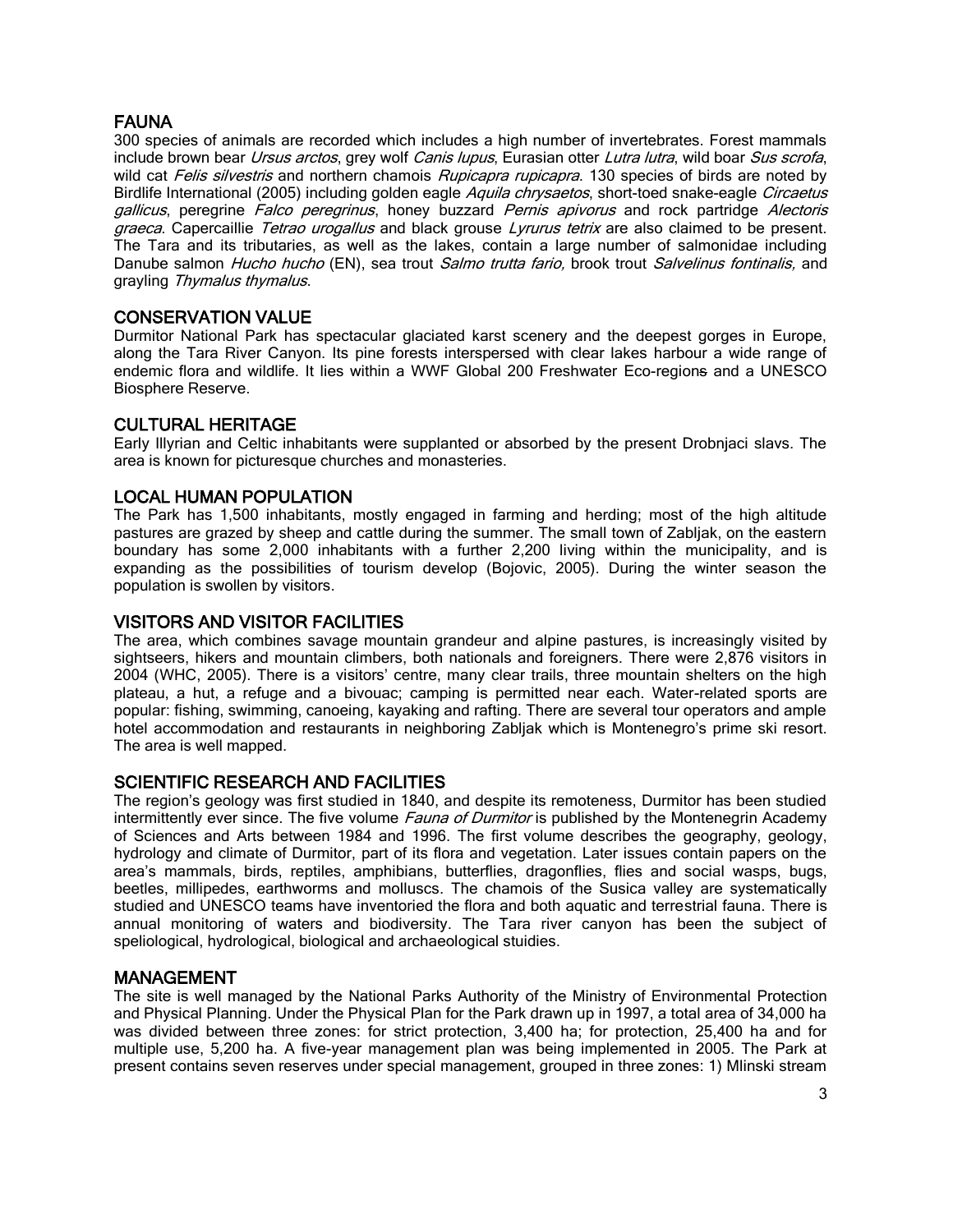and the Black Lake Basin containing 270 ha of mixed forest including spruce, fir, beech, black pine and maple. The unusual hydrology of Black Lake and the virgin forest of Mlinski are the principle reasons for the area's special management status. There is also a 5 ha peat bog (Barno Lake) at 1,450m with an interesting lucustrine flora; 2) Tara Gorge Biosphere Reserve which includes the 3,000 ha gorge, 40 ha of virgin black pine Pinus nigra forest which is unusually productive for growing in calcareous soil, and the 70 ha Zabojski Lake with an interesting hydrology which is currently under-studied; 3) Skrcka Lakes and Susica Valley of 2,500 ha in the north-east of the Park, managed to protect and facilitate the study of chamois *Rupicapra rupicapra* and other rare animals. In 2005 an area of 40 ha was excised from the Park to allow for the expansion of Zabljak when the Park was expanded to coincide with the National Park borders in Montenegro. In 2004 a draft management plan for 2005-2020 was drawn up proposing enlargement of the Park's boundaries to take in ten neighbouring nature reserves, natural monuments and a part of the gorge excluded at present (IUCN, 2005). The possibility of a future transboundary park with Sutjeska National Park in Bosnia-Herzegovina has been considered (Summitpost, 2005).

## MANAGEMENT CONSTRAINTS

In 1990, there were two major threats. One was from a zinc- and lead-processing factory at Mojkovac 32 km upstream from the canyon which operated between 1976 and 1991. Holding tanks for the storage of its wastewater polluted with heavy metals were due to fill in 1985. It was impossible to provide new tanks, so the government proposed discharging the waste into the Tara. However, the river would then become biologically dead, so in 2005 amelioration of the threatened pollution within two years was to be undertaken, if funding could be found. The second threat was from the long-projected Buk Bijela hydroelectric dam project on the river Drina downstream in Bosnia planned by the governments of Montenegro and of Serbian Bosnia. This would have flooded 12-18 km of the gorge and threaten the movement of migratory fish. The plan was dropped in 2004 by the Montenegrin government in the face of public and international pressure, to which the World Heritage Committee and IUCN contributed (UNESCO-IUCN, 2005). However, there remain concerns about the revival of plans to exploit the hydroelectric potential of the river. In addition to the major threats, forested areas have been reduced by illegal felling, even in the core zone, and arable land and pasture have been lost to indiscriminate building. A Park-owned sawmill inside the Park's boundaries has been closed. The area will probably become increasingly subject to disturbance from year-round tourism which the government wishes to encourage, especially from the development of new ski runs into the protected area (Bojovic, 2005).

#### **STAFF**

Comprises a Director, ten administrative staff and 50 rangers (undated information). Effective patrolling suffers from inadequate funding (UNESCO-IUCN, 2005).

#### BUDGET

2,000,000 dinars in 1979. A sufficient budget is derived from a number of sources including central Government through the National Parks Authority, entry fees, the World Heritage Fund for maintenance of laboratory facilities and bear conservation, the Montenegro Tourist Board, donations from industry and from charges for use of the Park's facilities and resources. Past international assistance has amounted to US\$9,000 (1981), US\$50,000 (1988), US\$20,000 (1988) and US\$38,000 (1989) mainly for equipment (UNESCO, 2005).

#### LOCAL ADDRESSES

The Director, National Parks of Montenegro, Bozane Vucinic bb, 81000 Podgorica, Montenegro.

S1Z Nacionalnog Parka Durmitor, Institute for the Protection of Nature, P O Box 2, 81001 Podgorica.

#### REFERENCES

The principal source for the above information was the original nomination for World Heritage status. BirdLife International (2005). BirdLife IBA Factsheet. www.birdlife.org.